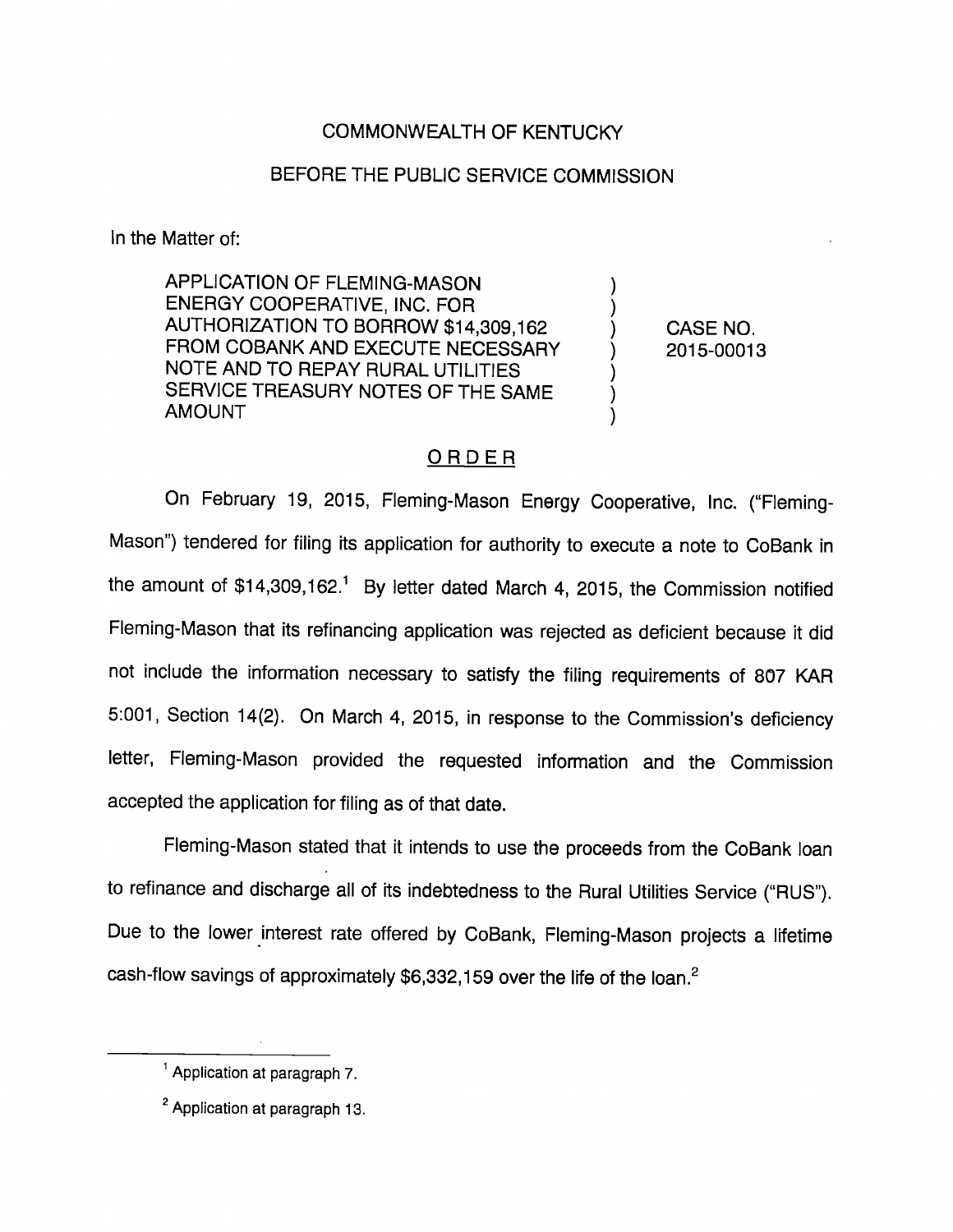As of December 31, 2014, Fleming-Mason's outstanding balance of RUS debt was \$14,435,927. The outstanding balance of RUS debt is made up of debt with interest rates varying from 1.62 percent to 5.18 percent. Fleming-Mason also had outstanding debt with CoBank of \$4,068,819 at an interest rate of 3.73 percent; with Nationai Rural Utilities Cooperative Finance Corporation in the amount of \$2,106,620 at interest rates varying from 3.10 percent to 5.95 percent; with Federal Financing Bank in the amount of \$25,164,337 at an interest rate of 0.325 percent; and with RUS Rural Economic Development Loan and Grant in the amount of \$935,253 at zero percent interest. $3$ 

The projected balance of RUS loans outstanding as of May 31, 2015, is estimated to be  $$14,309,162<sup>4</sup>$  which Fleming-Mason proposes to refinance with CoBank. The refinancing of the debt is permitted by RUS under Article II, Section 2.02, of the Mortgage.<sup>5</sup> Fleming-Mason expects the actual payoff to be very close to \$14,309,162. In the event the actual payoff of the RUS loans is different, Fleming-Mason proposes to adjust any difference via electronic payment to CoBank.<sup>6</sup> Fleming-Mason seeks expedited treatment of its application, requesting that an order be issued before the expiration of CoBank's offer on June 30, 2015.

Fieming-Mason proposes to execute one note in conjunction through borrowing from CoBank at a fixed interest rate of 3.26 percent. The new CoBank note will be

<sup>&</sup>lt;sup>3</sup> Application, Exhibit 2, Attachment A.

 $1/4$  *Id.*, Exhibit 3, Attachment B, p. 4 of 10.

 $<sup>5</sup>$  Id., Exhibit 3, Attachment A, Resolution of Board of Directors.</sup>

<sup>&</sup>lt;sup>6</sup> *Id.* at paragraph 8.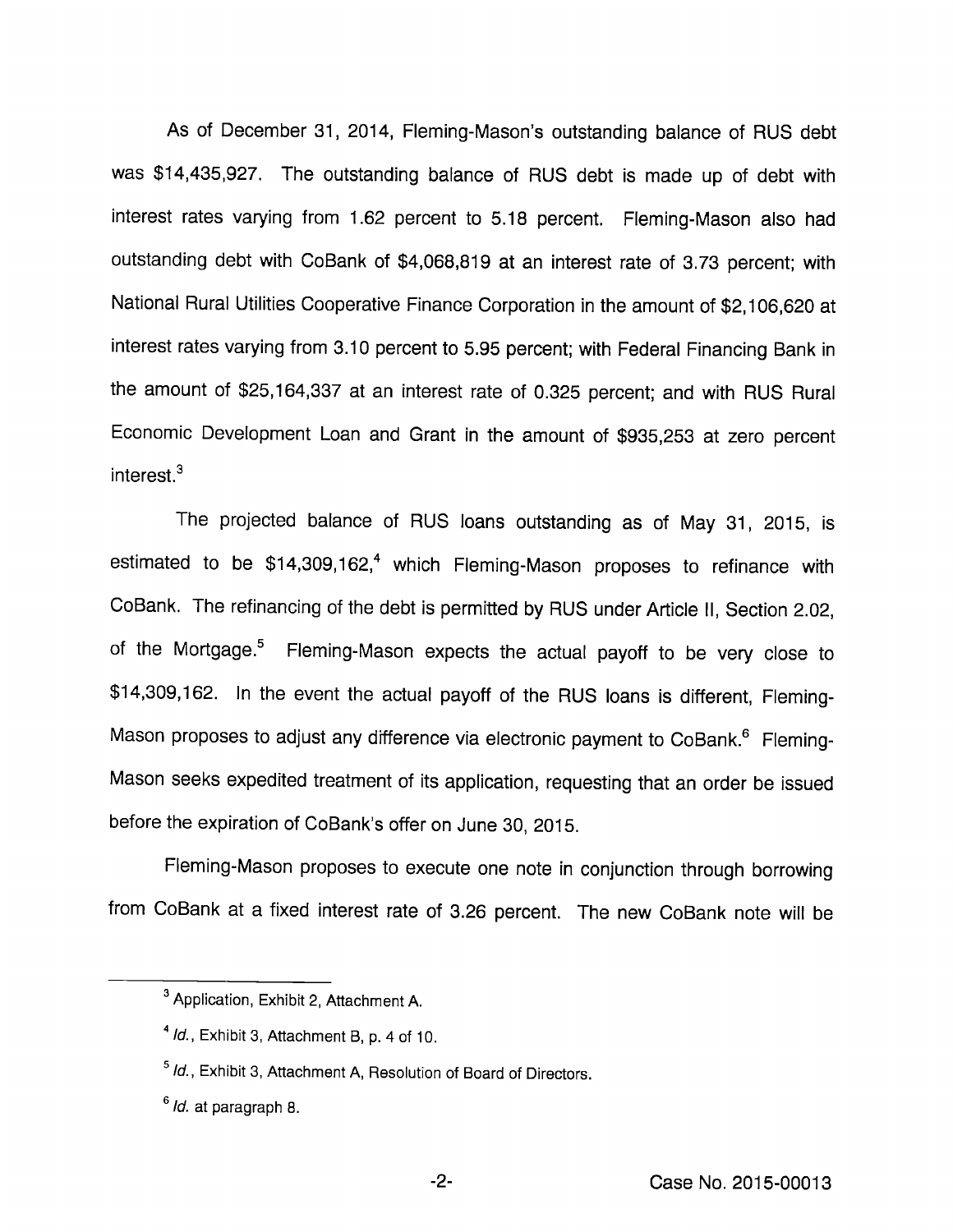amortized for a period of 15 years.<sup>7</sup> The new CoBank note will also allow Fleming-Mason to pay off the RUS notes to be refinanced earlier than their maturity date. $<sup>8</sup>$  The</sup> average remaining life of the RUS notes selected for refinancing is 24.27 years.<sup>9</sup>

Fleming-Mason provided a cash-flow analysis based on the \$14,309,162 loan amount that indicates it could save  $$6,332,159$  over the life of the loan.<sup>10</sup> The net present value of the cash-flow savings was provided as part of the analysis prepared by CoBank for Fleming-Mason. CoBank determined that the fixed interest rate would result in a positive net present value cash flow of \$1,951,218, discounted at the RUS blended interest rate of 4.42 percent. $<sup>11</sup>$ </sup>

The Commission has reviewed the proposed refinancing and finds Fleming-Mason's proposal to be reasonable. Fleming-Mason has determined that it can refinance all of its RUS debt at a lower effective interest rate and experience cash-flow savings over the period of the loan. The Commission commends Fleming-Mason for taking advantage of the financing alternatives available to it, thereby securing savings for itself and its member-consumers.

The final amounts of the RUS payoff and the new CoBank loan will not be known until the refinancing transaction is finalized. Therefore, Fleming-Mason should provide the Commission with the exact amount of the new CoBank loan within ten days of

 $^7$  *ld.* at paragraph 7.

 $^8$  Id.

 $^9$  Id., Exhibit 3, Attachment B, p. 4 of 10.

 $10$  Id. at paragraph 13, and Exhibit 3, Attachment B, p, 4 of 10.

<sup>&</sup>lt;sup>11</sup> Responses to Commission Staff's Request for Information from the Telephonic Informal Conference Call of March 30, 2015, Attachment A.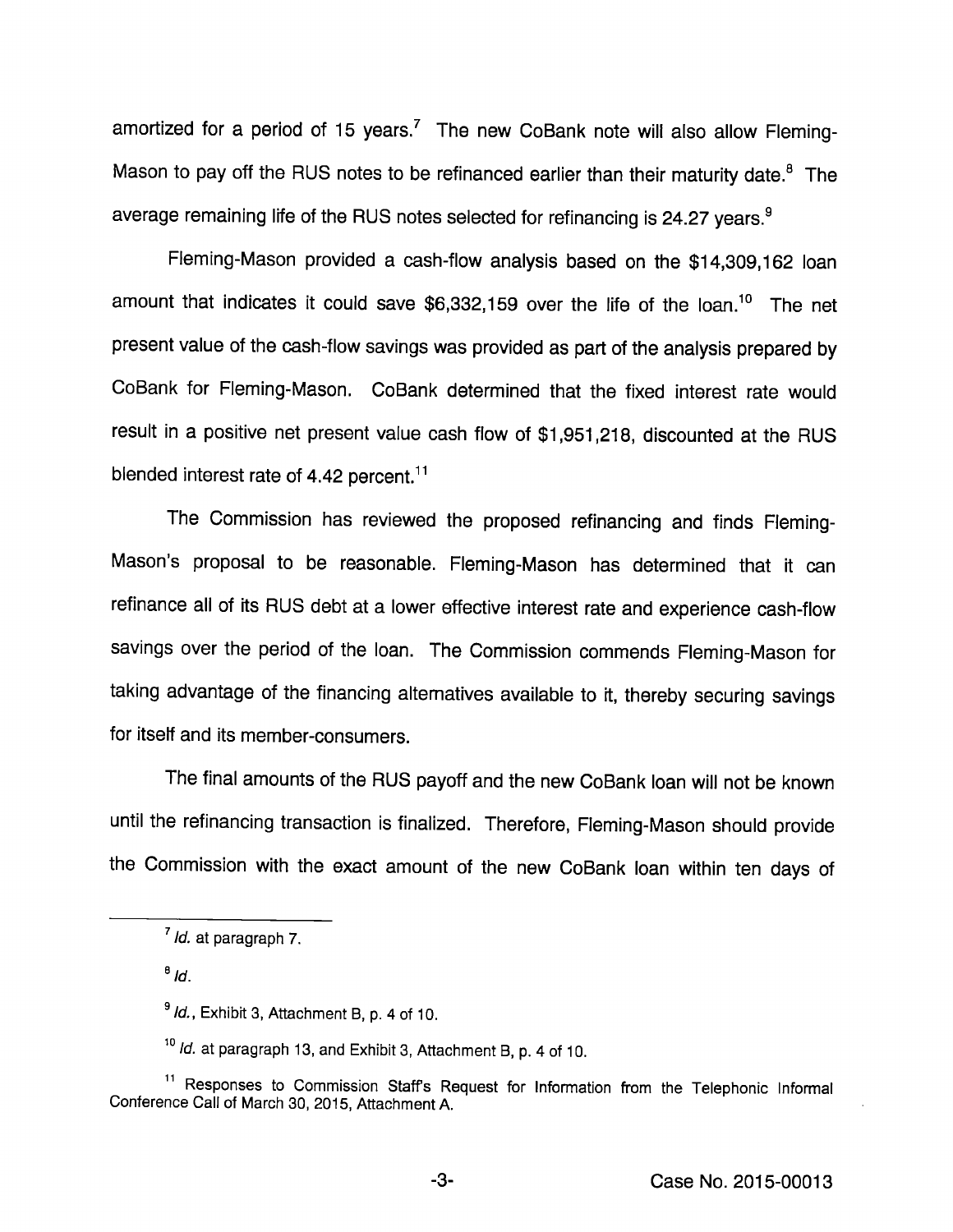finalizing the transaction. In addition, Fleming-Mason should provide an updated version of the Application, Exhibit 3, Attachment B, reflecting the cash flow and the net present value analyses of the cash flow for the new CoBank loan.

The Commission, after consideration of the evidence of record and being sufficiently advised, finds that:

1. The loan from CoBank is for lawful objects within the corporate purposes of Fleming-Mason, is necessary and appropriate for and consistent with the proper performance by the utility of its service to the public, will not impair its ability to perform that service, is reasonable, necessary, and appropriate for such purposes, and should be approved.

2. Fleming-Mason should execute its note as security for the proposed loan in the manner described in its application.

3. Within ten days of finalizing the refinancing transaction, Fleming-Mason should notify the Commission in writing of the exact amount of the new CoBank loan. Fleming-Mason should include with the notice an updated version of the Application, Exhibit 3, Attachment B, reflecting the savings based on the actual amount of the new CoBank loan.

4. Within ten days of the execution of the new CoBank loan documents, Fleming-Mason should file with the Commission three copies of the loan documents

5. The proceeds from the proposed loan should be used only for the lawful purposes set out in Fleming-Mason's application.

6. The terms and conditions of the new CoBank loan should be consistent with the CoBank refinancing program as described in Fleming-Mason's application.

-4- Case No. 2015-00013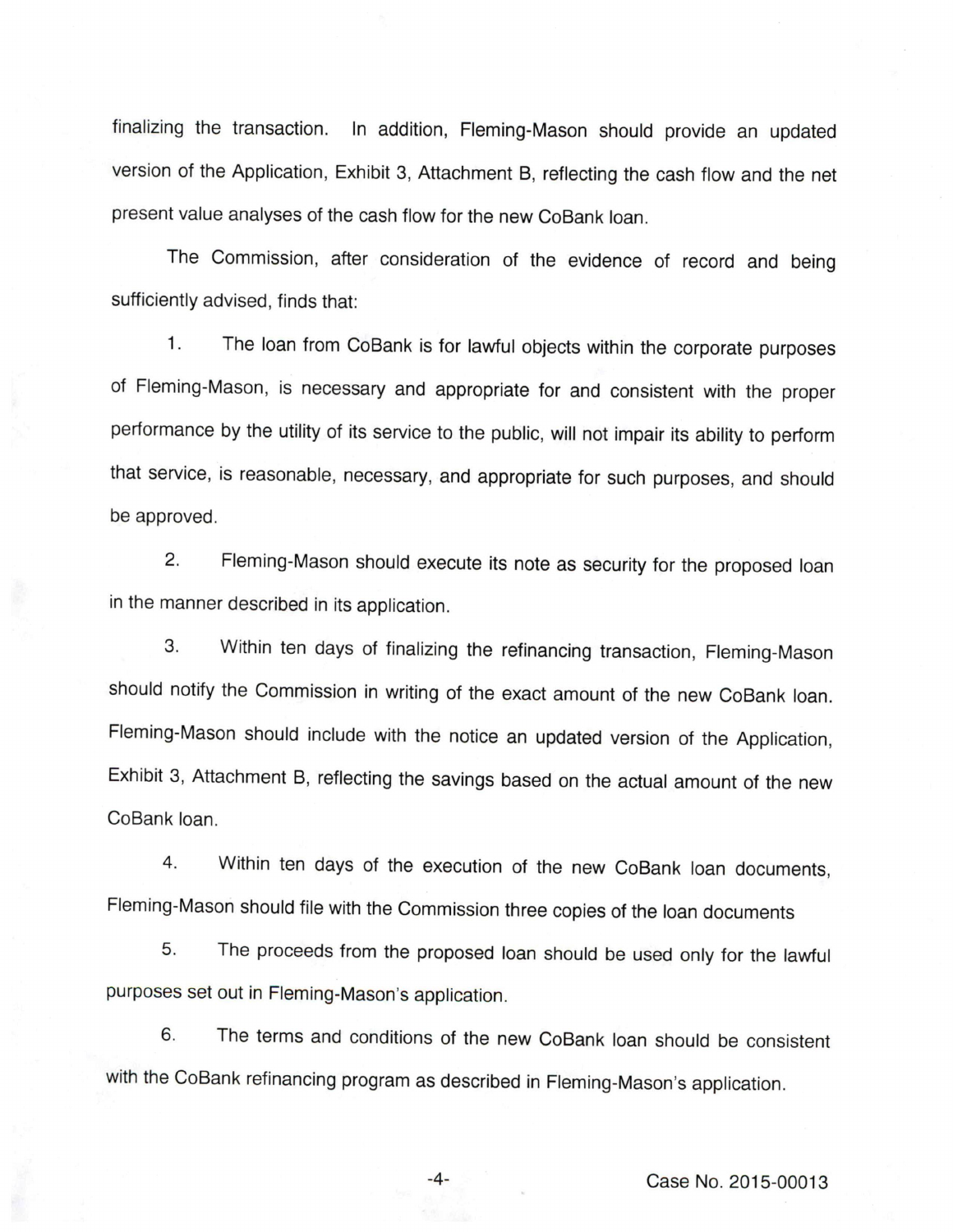## IT IS THEREFORE ORDERED that:

1. Fleming-Mason is authorized to borrow up to \$14,309,162, but no more than the total RUS payoff, from CoBank. The loan maturity dates and interest rates shall be in accordance with the CoBank refinancing program as described in Fleming-Mason's application.

2. Fleming-Mason shall execute the CoBank loan documents as authorized herein.

3. Fleming-Mason shall comply with all matters set out in finding paragraphs 3 through 6 herein as if theywere individually so ordered.

4. Any documents filed in the future pursuant to finding paragraphs 3 and 4 herein shall reference this case number and shall be retained in the utility's general correspondence file.

Nothing contained herein shall be deemed a warranty or finding of value of securities or financing authorized herein on the part of the Commonwealth of Kentucky or any agency thereof.



**ATTES** Executive Director

Case No. 2015-00013